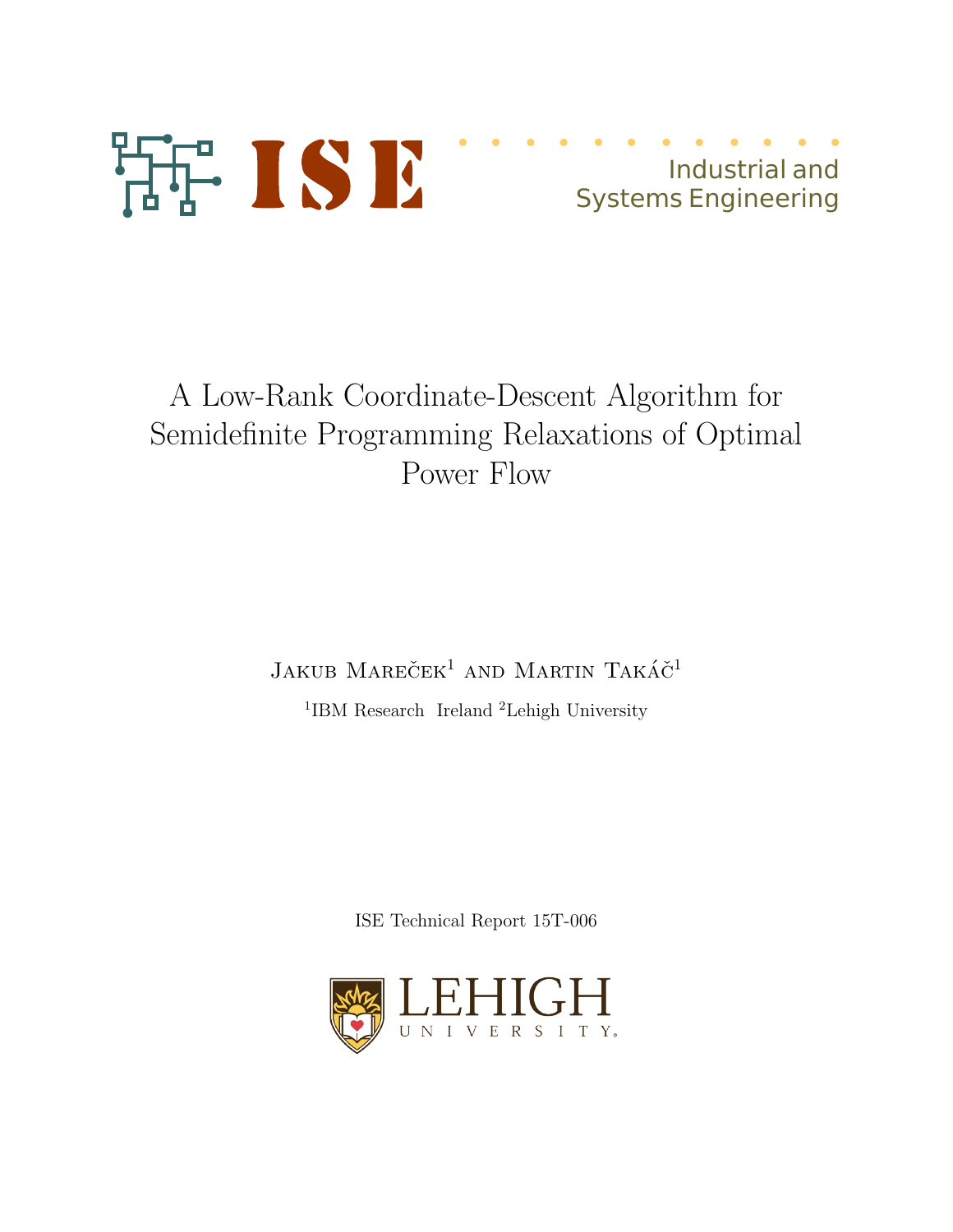# A Low-Rank Coordinate-Descent Algorithm for Semidefinite Programming Relaxations of Optimal Power Flow

Jakub Mareček and Martin Takáč

*Abstract*—A novel rank-constrained re-formulation of alternating-current optimal power flow problem makes it possible to derive novel semidefinite programming (SDP) relaxations. For those, we develop a solver, which is often as fast as Matpower's interior point method, within the same accuracy.

*Index Terms*—Power system analysis computing, Optimization, Numerical Analysis (Mathematical programming)

#### I. INTRODUCTION

Alternating-current optimal power flow problem (ACOPF) is one of the best known non-linear optimisation problems [28]. Due to its non-convexity, even deciding feasibility is NP-Hard [14]. Still, there has been much recent progress. Lavaei and Low [13] have shown that a semidefinite programming (SDP) relaxation produces exact solutions under some conditions. Ghaddar et al. [8] have studied an asymptotically convergent hierarchy of SDP relaxations. Unfortunately, the run-time of the best-known solvers for the SDP relaxations remains several orders of magnitude higher than that of commonly used methods without global convergence guarantees, e.g. [30].

Following a brief overview of our notation, we introduce a novel rank-constrained reformulation of the ACOPF problem, where all constraints, except for the rank constraint, are coordinate-wise. Next, we present a parallel coordinate-descent algorithm, which solves a sequence of convex relaxations with coordinate-wise constraints, using a novel closed-form step considering roots of cubic polynomials. Under certain assumptions, the algorithm converges to the global optimum. The proofs of convergence rely on the work of Burer and Moteiro [5], Grippo et al. [9], and our earlier work [26, 17]. Finally, we show that our method reaches precision comparable to the default settings of Matpower [30], the commonly used interior-point method without global convergence guarantees, within comparable times.

Jakub is with IBM Research – Ireland, B3 F14, IBM Campus Damastown, Mulhuddart, Dublin 15. email: jakub.marecek@ie.ibm.com Martin is with Leghigh University, Bethlehem, PA email: Takac.MT@gmail.com

#### II. THE PROBLEM

1

As in much recent work [1, 13, 19, 11, 8], we start with the rectangular power-voltage formulation of ACOPF over a network of buses N, connected by branches  $L \subseteq N \times N$ , modeled as  $\Pi$ -equivalent circuits. The input comprises:

- $G \subseteq N$ , which are the generators
- $P_k^d + jQ_k^d$ , which are the active and reactive load at each bus  $k \in N$ ,
- $y \in \mathbb{C}^{|N| \times |N|}$ , which is the network admittance matrix capturing the value of the shunt element  $\bar{b}_{lm}$  and series admittance  $g_{lm} + jb_{lm}$  at branch  $(l, m) \in L$ ,
- $P_k^{\min}$ ,  $P_k^{\max}$ ,  $Q_k^{\min}$  and  $Q_k^{\max}$ , which are the limits on active and reactive generation capacity at bus k, where  $P_k^{\min} = P_k^{\max} = Q_k^{\min} =$  $Q_k^{\max} = 0$  for all  $k \in N \setminus G$ ,
- $V_k^{\text{min}}$  and  $V_k^{\text{max}}$ , which are the limits on the absolute value of the voltage at a given bus  $k$ ,
- $S_{lm}^{\text{max}}$ , which is the limit on the absolute value of the apparent power of a branch  $(l, m) \in L$ .

The variables are:

- $P_k^g + jQ_k^g$ , which is the power generated at bus  $k \in G$
- $V_k = \Re V_k + j \Im V_k$ , which is the voltage at each bus  $k \in N$ .

with the apparent power flow  $S_{lm} = P_{lm} + jQ_{lm}$  on the line  $(l, m) \in E$  and power represented in terms of voltages:

$$
P_k^g = P_k^d + \Re V_k \sum_{i=1}^n (\Re y_{ik} \Re V_i - \Im y_{ik} \Im V_i)
$$

$$
+ \Im V_k \sum_{i=1}^n (\Im y_{ik} \Re V_i + \Re y_{ik} \Im V_i), \qquad (1)
$$

$$
Q_k^g = Q_k^d + \Re V_k \sum_{i=1}^n (-\Im y_{ik} \Re V_i - \Re y_{ik} \Im V_i)
$$

$$
+ \Im V_k \sum_{i=1}^n (\Re y_{ik} \Re V_i - \Im y_{ik} \Im V_i).
$$
 (2)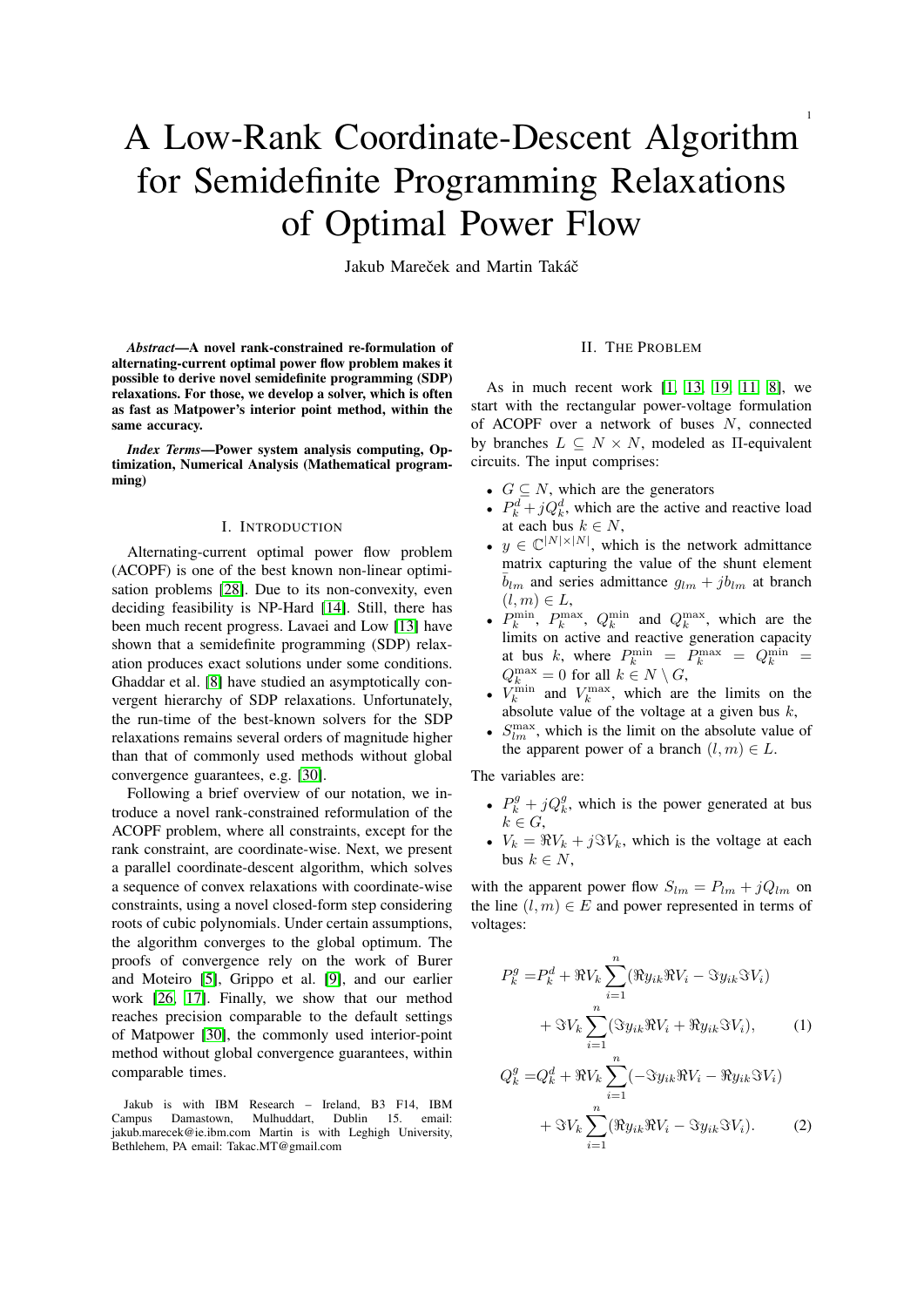The power-flow equations are hence:

$$
P_{lm} = b_{lm}(\Re V_l \Im V_m - \Re V_m \Im V_l)
$$
(3)  
+  $g_{lm}(\Re V_l^2 + \Im V_m^2 - \Im V_l, \Im V_m - \Re V_l \Re V_m)$ ,  

$$
Q_{lm} = b_{lm}(\Re V_l \Im V_m - \Im V_l \Im V_m - \Re V_l^2 - \Im V_l^2)
$$
+  
 $g_{lm}(\Re V_l \Im V_m - \Re V_m \Im V_l - \Re V_m \Im V_l)$   
 $-\frac{\bar{b}_{lm}}{2}(\Re V_l^2 + \Im V_l^2)$ . (4)

Further, let  $e_k$  be the  $k^{th}$  standard basis vector in  $\mathbb{R}^{|N|}$ . To model constraints (1)-(4), the following matrices are defined:

$$
y_k = e_k e_k^T y,
$$
  
\n
$$
y_{lm} = (j \frac{\bar{b}_{lm}}{2} + g_{lm} + jb_{lm})e_l e_l^T - (g_{lm} + jb_{lm})e_l e_m^T,
$$
  
\n
$$
Y_k = \frac{1}{2} \begin{bmatrix} \Re(y_k + y_k^T) & \Im(y_k^T - y_k) \\ \Im(y_k - y_k^T) & \Re(y_k + y_k^T) \end{bmatrix},
$$
  
\n
$$
\bar{Y}_k = -\frac{1}{2} \begin{bmatrix} \Im(y_k + y_k^T) & \Re(y_k - y_k^T) \\ \Re(y_k^T - y_k) & \Im(y_k + y_k^T) \end{bmatrix},
$$
  
\n
$$
M_k = \begin{bmatrix} e_k e_k^T & 0 \\ 0 & e_k e_k^T \end{bmatrix},
$$
  
\n
$$
Y_{lm} = \frac{1}{2} \begin{bmatrix} \Re(y_{lm} + y_{lm}^T) & \Im(y_{lm} - y_{lm}^T) \\ \Im(y_{lm} - y_{lm}^T) & \Re(y_{lm} + y_{lm}^T) \end{bmatrix},
$$
  
\n
$$
\bar{Y}_{lm} = \frac{-1}{2} \begin{bmatrix} \Re\{Y_{lm} + Y_{lm}^T\} & \Im\{Y_{lm} - Y_{lm}^T\} \\ \Im\{Y_{lm} - Y_{lm}\} & \Re\{Y_{lm} + Y_{lm}^T\} \end{bmatrix}.
$$

in line with much recent work [13, 8]. Using those, we can rewrite ACOPF:

$$
\min \sum_{k \in G} (c_k^2 (P_k^g)^2 + c_k^1 P_k^g + c_k^0)
$$
\n
$$
\text{s.t. } P_k^{\min} \le P_k^g \le P_k^{\max} \qquad \forall k \in N
$$
\n
$$
Q_k^{\min} \le Q_k^g \le Q_k^{\max} \qquad \forall k \in N
$$
\n
$$
(V_k^{\min})^2 \le \Re V_k^2 + \Im V_k^2 \le (V_k^{\max})^2 \qquad \forall k \in N
$$
\n
$$
P_{lm}^2 + Q_{lm}^2 \le S_{lm}^{\max} \qquad \forall (l, m) \in L
$$
\n
$$
(1) - (4)
$$
\n
$$
(1) - (4)
$$

as a real-valued polynomial optimization problem of degree 4:

$$
\min \sum_{k \in G} f_k(x) \tag{PP4}
$$

$$
\text{s.t. } P_k^{\min} \le \text{tr}(Y_k x x^T) + P_k^d \le P_k^{\max} \tag{5}
$$

$$
Q_k^{\min} \le \text{tr}(\bar{Y}_k x x^T) + Q_k^d \le Q_k^{\max} \tag{6}
$$

$$
(V_k^{\min})^2 \le \text{tr}(M_k x x^T) \le (V_k^{\max})^2 \tag{7}
$$

$$
(\text{tr}(Y_{lm}xx^T))^2 + (\text{tr}(\bar{Y}_{lm}xx^T))^2 \le (S_{lm}^{\text{max}})^2, \quad (8)
$$

where variable  $x \in \mathbb{R}^{2|N|}$  comprises  $\Re V_k \in \mathbb{R}^{|N|}$ and  $\Im V_k \in \mathbf{R}^{|N|}$  stacked and  $f_k(W)$  is

$$
\left(c_k^2(P_k^d + \text{tr}(Y_kxx^T))^2 + c_k^1(P_k^d + \text{tr}(Y_kxx^T)) + c_k^0\right).
$$

Henceforth, we use *n* to denote  $2|N|$ , i.e., the dimension of the real-valued problem [PP4].

Further, the problem can be lifted to obtain a rankconstrained problem in  $W = xx^T \in \mathbb{R}^{n \times n}$ :

$$
\min \sum_{k \in G} f_k(W) \tag{R1}
$$

$$
\text{s.t. } P_k^{\min} \le \text{tr}(Y_k W) + P_k^d \le P_k^{\max} \tag{9}
$$

$$
Q_k^{\min} \le \text{tr}(\bar{Y}_k W) + Q_k^d \le Q_k^{\max} \tag{10}
$$

$$
(V_k^{\min})^2 \le \text{tr}(M_k W) \le (V_k^{\max})^2 \tag{11}
$$

$$
(v_k) \le \mathfrak{u}(m_k w) \le (v_k) \tag{11}
$$
  

$$
(\text{tr}(Y_{lm} W))^2 + (\text{tr}(\bar{Y}_{lm} W))^2 \le (S_{lm}^{\text{max}})^2 \tag{12}
$$

$$
W \succeq 0, \quad \text{rank}(W) = 1,\tag{13}
$$

which is still NP-Hard, but where can one drop the rank constraint to obtain a strong and efficiently solvable SDP relaxation:

$$
\min \sum_{k \in G} f_k(W) \tag{LL}
$$

s.t. 
$$
(9-12)
$$
,  $W \ge 0$ ,

as suggested by [1]. Lavaei and Low [13] studied the relaxation as Optimization 3. It was shown to be equivalent to a first-level  $[OP_4 - H_1]$  of a certain hierarchy of relaxations by Ghaddar et al. [8]. We note that for traditional solvers [19, 13, 8], Optimization 4 of [13] is much easier to solve than [LL].

#### III. THE REFORMULATION

The first contribution of this paper is a generalisation and reformulation of [R1]:

$$
\min \ F(W) := \sum_{k \in G} f_k(W) \qquad \text{[RrBC]}
$$

$$
\text{s.t. } t_k = \text{tr}(Y_k W) \tag{14}
$$
\n
$$
\begin{aligned}\n\text{sin} - p d < t, < P^{\text{max}} - P^d\n\end{aligned} \tag{15}
$$

$$
P_k^{\min} - P_k^d \le t_k \le P_k^{\max} - P_k^d
$$
\n
$$
g_k = \text{tr}(\bar{Y}_k W)
$$
\n(15)

$$
Q_k^{\min} - g_k \leq g_k \leq Q_k^{\max} - g_k \tag{17}
$$

$$
h_k = \text{tr}(M_k W) \tag{18}
$$

$$
(V_k^{\min})^2 \le h_k \le (V_k^{\max})^2
$$
 (19)  

$$
u_k = tr(Y_k, W)
$$
 (20)

$$
u_{lm} = \mathbf{u}(I_{lm}W)
$$
 (20)

$$
v_{lm} = \text{tr}(\bar{Y}_{lm}W)
$$
 (21)  

$$
z_{lm} = (y_{lm})^2 + (y_{lm})^2
$$
 (22)

$$
z_{lm} = (u_{lm})^2 + (v_{lm})^2
$$
 (22)  

$$
z_{lm} \le (S_{lm}^{\max})^2
$$
 (23)

$$
W \succeq 0, \text{rank}(W) \le r. \tag{24}
$$

There, we still have:

#### Proposition 1. *[R1BC] is equivalent to [PP4].*

Even in the special case of  $r = 1$ , however, we have lifted the problem to a higher dimension by adding  $t, g$ , and  $h$  variables, which are box-constrained functions of W.

Subsequently, we make four observations to motivate our approach to solving the [RrBC]: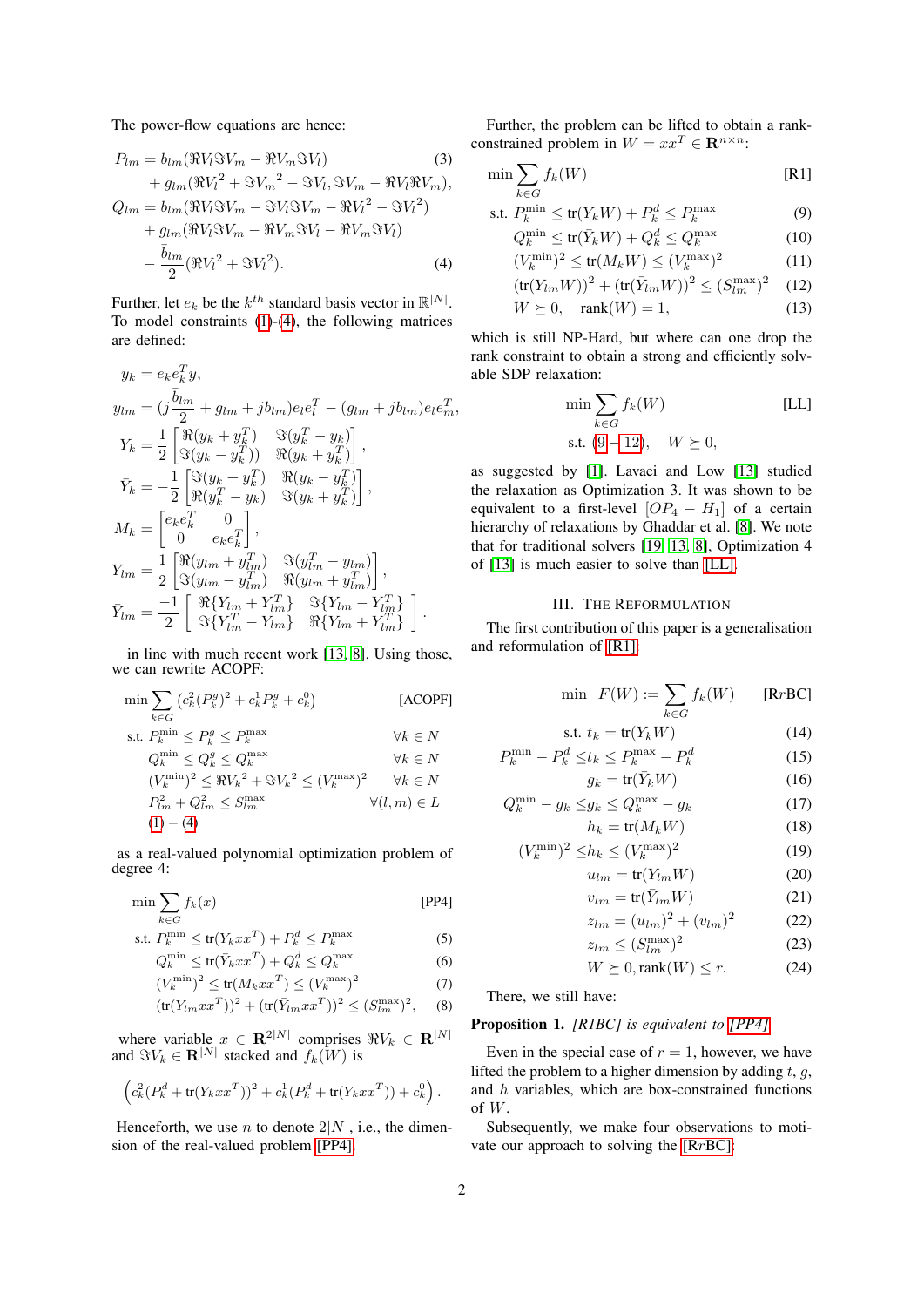$O_1$ : constraints (14–21) and (23) are box constraints,  $O_2$ : using elementary liner algebra:

$$
\{W \in \mathcal{S}^n \text{ s.t. } W \succeq 0, \quad \text{rank}(W) \le r\}
$$

$$
= \{RR^T \text{ s.t. } R \in \mathbf{R}^{n \times r}\},
$$

where  $S^n$  is the set of symmetric  $n \times n$  matrices.

- $O_3$ : if rank $(W^*) > 1$  for the optimum  $W^*$  of [LL], there are no known methods for extracting the global optimum of  $[RI]$  from W, except for  $[8]$ .
- $O_4$ : zero duality gap at any SDP relaxation in the hierarchy of [8] does not guarantee the solution of the SDP relaxation is exact for [PP4], c.f. [10].

Note that Lavaei and Low [13] restate the condition in Observation  $O_3$  in terms of ranks using a related relaxation (Optimization 3), where the rank has to be strictly larger than 2.

#### IV. THE ALGORITHM

Broadly speaking, we use the well-established Augmented Lagrangian approach [25], with a low-rank twist [5], and a parallel coordinate descent with a closed-form step. Considering Observation  $O_2$ , we replace variable  $W \in \mathbf{R}^{n \times n}$  by  $RR^T \in \mathbf{R}^{n \times n}$ for  $R \in \mathbb{R}^{n \times r}$  to obtain the following augmented Lagrangian function:

$$
\mathcal{L}(R, t, h, g, u, v, z, \lambda^{t}, \lambda^{g}, \lambda^{h}, \lambda^{u}, \lambda^{v}, \lambda^{z}) :=
$$
\n
$$
\sum_{k \in G} f_{k}(RR^{T})
$$
\n
$$
- \sum_{k} \lambda_{k}^{t}(t_{k} - tr(Y_{k}RR^{T})) + \frac{\mu}{2} \sum_{k} (t_{k} - tr(Y_{k}RR^{T}))^{2}
$$
\n
$$
- \sum_{k} \lambda_{k}^{g}(g_{k} - tr(\bar{Y}_{k}RR^{T})) + \frac{\mu}{2} \sum_{k} (g_{k} - tr(\bar{Y}_{k}RR^{T}))^{2}
$$
\n
$$
- \sum_{k} \lambda_{k}^{h}(h_{k} - tr(M_{k}RR^{T})) + \frac{\mu}{2} \sum_{k} (h_{k} - tr(M_{k}RR^{T}))^{2}
$$
\n
$$
- \sum_{k} \lambda_{(l,m)}^{u}(u_{(l,m)} - tr(Y_{(l,m)}RR^{T}))
$$
\n
$$
+ \frac{\mu}{2} \sum_{(l,m)} (u_{(l,m)} - tr(Y_{(l,m)}RR^{T}))^{2}
$$
\n
$$
- \sum_{(l,m)} \lambda_{(l,m)}^{v}(v_{(l,m)} - tr(\bar{Y}_{(l,m)}RR^{T}))^{2}
$$
\n
$$
+ \frac{\mu}{2} \sum_{(l,m)} (v_{(l,m)} - tr(\bar{Y}_{(l,m)}RR^{T}))^{2}
$$
\n
$$
- \sum_{(l,m)} \lambda_{(l,m)}^{z}(z_{(l,m)} - u_{(l,m)}^{2} - v_{(l,m)}^{2})
$$
\n
$$
+ \frac{\mu}{2} \sum_{(l,m)} (z_{(l,m)} - u_{(l,m)}^{2} - v_{(l,m)}^{2})^{2} + \nu \mathcal{R}.
$$

Note that constants  $\mu, \nu > 0$  pre-multiply regularisers, where  $R$  can often be 0 in practice, although not in our analysis, where we require  $\mathcal{R} = \det(R^T R)$ , which promotes low-rank solutions.

As suggested in Algorithm Schema 1, we increase the rank  $r = 1, 2, \ldots$  allowed in W in an outer loop of the algorithm. In an inner loop, we use coordinate descent method to find an approximate minimizer of

|                   |  |  | Algorithm Schema 1: A Low-Rank Coordinate |
|-------------------|--|--|-------------------------------------------|
| Descent Algorithm |  |  |                                           |

|     | 1: for $r = 1, 2, $ do                                             |
|-----|--------------------------------------------------------------------|
| 2:  | choose $R \in \mathbb{R}^{m \times r}$                             |
| 3:  | compute corresponding values of $t, h, g, u, v, z$                 |
| 4:  | project $t, h, g, u, v, z$ onto the box constraints                |
| 5:  | for $k = 0, 1, 2, \ldots$ do                                       |
| 6:  | in parallel, minimize $\mathcal L$ in $t, g, h, u, v, z$ ,         |
|     | coordinate-wise.                                                   |
| 7:  | in parallel, minimize $\mathcal L$ in $R$ ,                        |
|     | coordinate-wise                                                    |
| 8:  | update Lagrange multipliers                                        |
|     | $\lambda^t, \lambda^g, \lambda^h, \lambda^u, \lambda^v, \lambda^z$ |
| 9:  | update $\mu$                                                       |
| 10: | terminate, if criteria are met                                     |
| 11: | end for                                                            |
|     | $12:$ end for                                                      |

 $\mathcal{L}(R, t, h, g, u, v, z, \lambda^t, \lambda^g, \lambda^h, \lambda^u, \lambda^v, \lambda^z)$ , and denote the k-th iterate  $R^{(k)}$ . Note that variables  $t, h, g, z$  have simple box constraints, which have to be considered outside of  $\mathcal{L}$ .

In particular:

*a) The Outer Loop:* The outer loop (Lines 1-12) is known as the "low-rank method" [5]. As suggested by Observation  $O_3$ , in the case of [LL], one may want to perform only two iterations  $r = 1, 2$ . In the second iteration of the outer loop, one should like to test, whether the numerical rank of the iterate  $R_k$ in the inner iteration  $k$  has numerical rank 1. If this is the case, one can conclude the solution obtained for  $r = 1$  is exact. This test, sometimes known as "flat extension", has been studied both in terms of numerical implementations and applicability by Burer and Choi [4].

*b) The Inner Loop:* The main computational expense of the proposed algorithm is to find an approximate minimum of  $\mathcal{L}(R,t,h,g,u,v,z,\lambda^t,\lambda^g,\lambda^h,\lambda^u,\lambda^v,\lambda^z)$ ) with respect to  $R, t, h, g, u, v, z$  within the inner loop (Lines 6–7). Note that  $\mathcal L$  as a function of R is – in general – non-convex. The inner loop employs a simple iterative optimization strategy, known as the coordinate descent. There, two subsequent iterates differ only in a single block of coordinates. In the very common special case, used here, we consider single coordinates, in a cyclical fashion. This algorithm has been used widely at least since 1950s. Recent theoretical guarantees of random coordinate descent algorithm are due to Nesterov [23] and the present authors [26, 17]. See the survey of Wright [29] for more details.

*c) The Closed-Form Step:* An important ingredient in the coordinate descent is a novel closed-form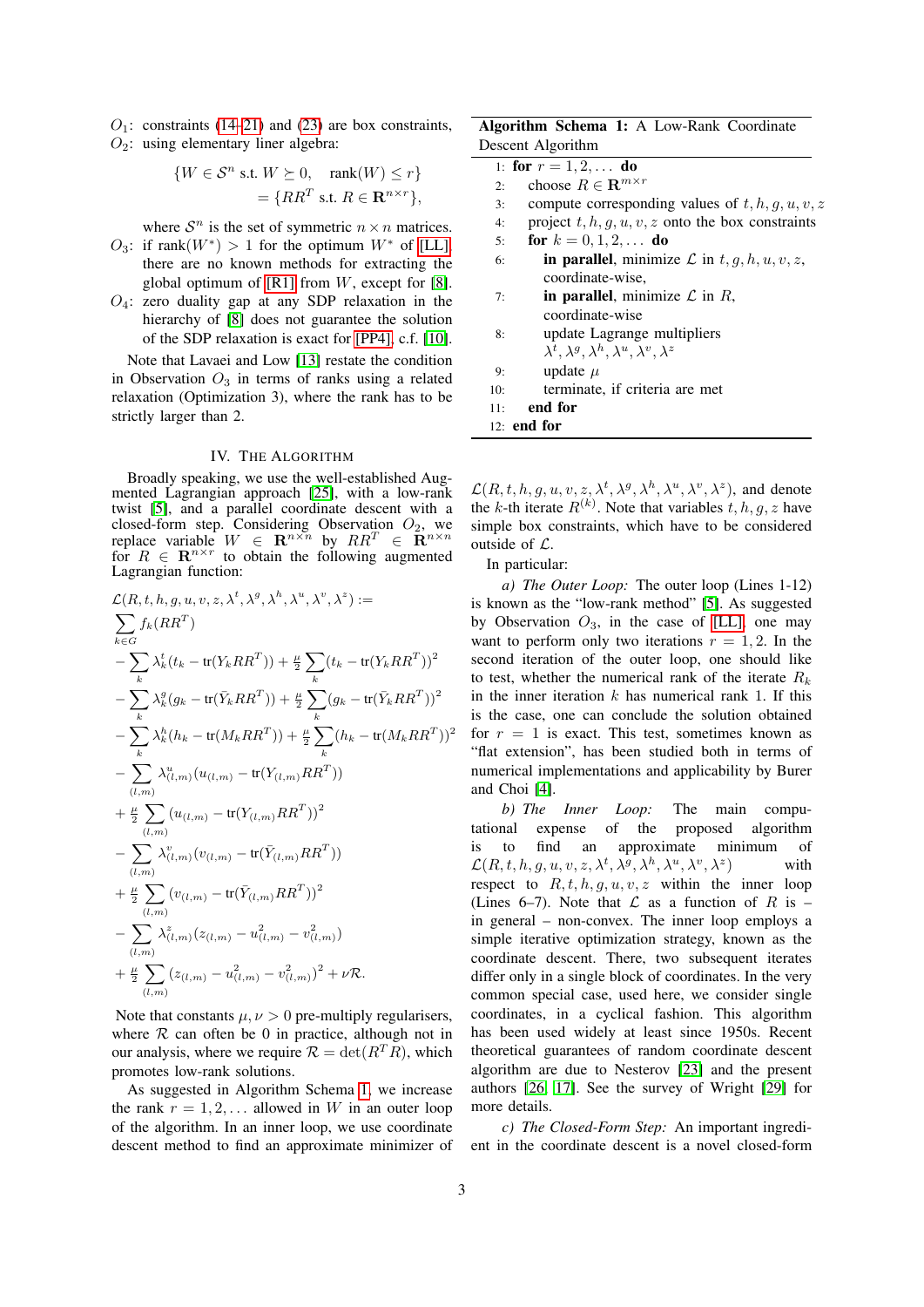step. Nevertheless, if we update only one scalar of R at a time, and fix all other scalars, the minimisation problem turns out to be the minimisation of an 4 order polynomial. In order to find the minimum of a polynomial  $ax^4+bx^3+cx^2+dx+0$ , we need to find a real root of the polynomial  $4ax^3+3bx^2+2cx+d=0$ . This polynomial has at most 3 real roots and can be found using closed form formulae due to Cardano. Whenever you fix the values across all coordinates except one, finding the best possible update for the one given coordinate requires either the minimisation of a quadratic convex function with respect to simple box constraints (for variables  $t, g, h, z$ ) or minimisation of a polynomial function of degree 4 with no constraints (for variables  $R, u, v$ ), either of which can be done by checking the objective value at each out of 2 (for variables  $t, g, h, z$ ) or 3 (for variables  $R, u, v$ ) stationary points and choosing the best one.

*d) The Parallelisation:* For instances large enough, one can easily exploit parallelism. Notice that minimization of coordinates of  $t, g, h, u, v, z$  can be carried out in parallel without any locks, as there are no dependences. One can also update coordinates of  $R$  in parallel, although some degradation of the speedup thus obtainable is likely, as there can be some dependence in the updates. The degradation is hard to bound. Most analyses, c.f. [29], hence focus on the uniformly random choice of (blocks of) coordinates, although there are [17] exceptions.

*e) Sufficient Conditions for Termination of the Inner Loop:* For both our analysis and in our computational testing, we use a "target infeasibility" stopping criterion for the inner loop, considering squared error:

$$
T_k = \sum_{k} (t_k - \text{tr}(Y_k R^{(k)} (R^{(k)})^T))^2 +
$$
\n
$$
\sum_{k} (g_k - \text{tr}(\bar{Y}_k R^{(k)} (R^{(k)})^T))^2 +
$$
\n
$$
\sum_{k} (h_k - \text{tr}(M_k R^{(k)} (R^{(k)})^T))^2 +
$$
\n
$$
\sum_{(l,m)} (u_{(l,m)} - \text{tr}(Y_{(l,m)} R^{(k)} (R^{(k)})^T))^2 +
$$
\n
$$
\sum_{(l,m)} (v_{(l,m)} - \bar{Y}_{(l,m)} R^{(k)} (R^{(k)})^T))^2 +
$$
\n
$$
\sum_{(l,m)} (z_{(l,m)} - u_{(l,m)}^2 - v_{(l,m)}^2)^2.
$$
\n(2.7)

We choose the threshold to match the accuracy in terms of squared error obtained by Matpower using default settings on the same instance.  $T_k \leq 0.00001$ is often sufficient.

*f) The Initialisation:* In our analysis, we assume that the instance is feasible. This is difficult to circumvent, considering Lehmann et al. [14] have shown it is NP-Hard to test whether an instance of ACOPF is

feasible. In our numerical experiments, however, we choose  $R$  such that each elements is independently identically distributed, uniformly over [0, 1], which need not be feasible for the instance of ACOPF. Subsequently, we compute  $t, h, q, u, v, z$  to match the R, projecting the values onto the intervals given by the box-constraints. Although one may improve upon this simplistic choice by a variety of heuristics, it still performs well in practice.

*g)* The Choice of  $\mu_k$ ,  $\nu_k$ : The choice of  $\mu_k$ ,  $\nu_k$ may affect the performance of the algorithm. In order to prove convergence, one requires  $\lim_{k\to\infty} \nu_k \to 0$ , but computationally, we consider  $\mathcal{R} = 0$ , which obliterates the need for varying  $\nu_k$  and computation of the gradient,

$$
\nabla \det(R^T R) = R \operatorname{cofactor}(R^T R),
$$

as suggested by [5]. In order to prove convergence, any choice of  $\mu_k > 0$  is sufficient. Computationally, we use  $\mu_k = 0.0001$  throughout the reported experiments, although we have alos experimented with decreasing  $\mu_k$  geometrically, i.e.  $\mu_k = c \cdot \mu_{k-1}$ , The fact one does not have to painstakingly tune the parameters is certainly a relief.

#### V. AN ANALYSIS

The analysis needs to distinguish between optima of the semidefinite programming problem [LL], which is convex, and stationary points, local optima, and global optima of [RrBC], the non-convex rank-constrained problem. Let us illustrate this difference with an example:

Example 2. Consider the following simple rankconstrained problem:

$$
\max_{W \in \mathcal{S}_+^2, \text{rank}(W) = 1} \text{tr}(\text{diag}(3, 1)W),\tag{26}
$$

subject to  $tr(IW) = 1$  and

$$
W^* := \begin{pmatrix} 1 & 0 \\ 0 & 0 \end{pmatrix} = (1,0)(1,0)^T,
$$
  

$$
\tilde{W} := \begin{pmatrix} 0 & 0 \\ 0 & 1 \end{pmatrix} = (0,1)(0,1)^T =: \tilde{R}\tilde{R}^T.
$$

W<sup>∗</sup> is the unique optimal solution of (26), as well as the optimal solution of the SDP relaxation, where the rank constraint is dropped. There exists a Lagrange multiplier such that  $\tilde{W}$  is a stationary point, though. Let us define a Lagrange function  $\mathcal{L}(R,\lambda) = \text{tr}(\text{diag}(3,1)RR^T) + \lambda(\text{tr}(IRR^T) - 1).$ Then  $\nabla_R \mathcal{L}(RR^T, \lambda) = 2 \text{ diag}(3, 1)R + 2\lambda R$ . If we plug in  $\tilde{R}$  and  $\tilde{\lambda} = -1$  we obtain  $\nabla_R \mathcal{L}(\tilde{R}\tilde{R}^T, \tilde{\lambda}) =$  $2 \operatorname{diag}(3,1)(0,1)^T + 2 \tilde{\lambda}(0,1)^T = (0,0)^T$ . Hence  $(R, \lambda)$  is a stationary point of a Lagrange function. However, one can follow the proof of Proposition 5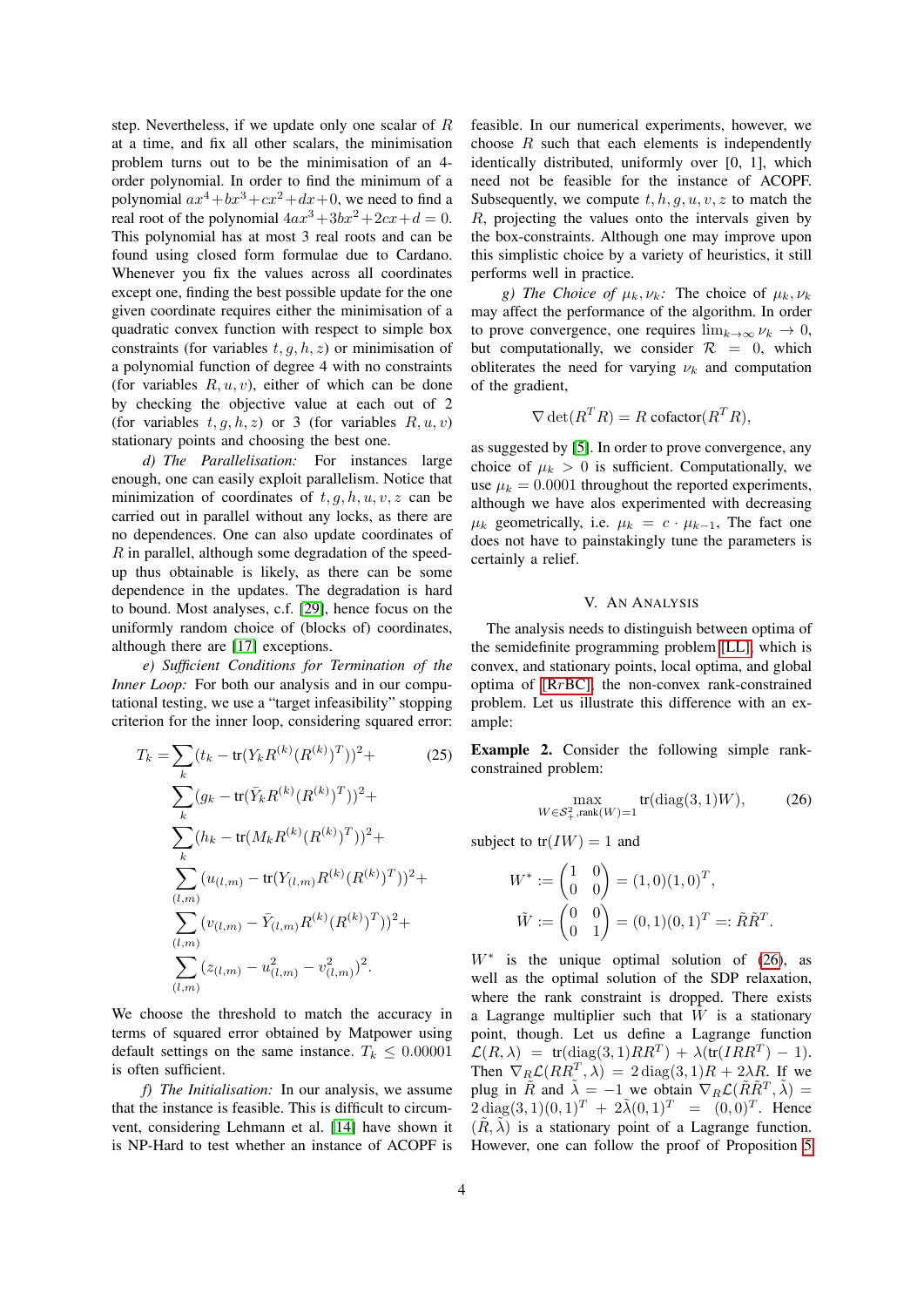to show that  $[\hat{R}, 0]$  is not a local optimum solution of SDP relaxation.

Indeed, in generic non-convex quadratic programming, the test whether a stationary point solution is a local optimum [22] is NP-Hard. For ACOPF, there are a number of sufficient conditions known, e.g. [20]. Under very strong assumptions, motivated by Observation  $O_3$ , we provide necessary and sufficient conditions, based on [9]. We use  $\otimes$  for Kronecker product and  $I_r$  for the identity matrix in  $\mathbf{R}^{r \times r}$ .

Proposition 3. *Consider the SDP relaxation obtained from [R*r*BC] by dropping the rank constraint and write it down as:*  $\min tr(QW)$  *such that*  $tr(A_iW) = b_i$  *for constraints*  $i = 1, \ldots, m$  *in variable*  $W \succeq 0, W \in S^n$ . *If there exists an optimum* W<sup>∗</sup> *with rank* r *for the SDP relaxation, for any point*  $R \in \mathbb{R}^{n \times r}$ *,*  $RR^T$  *is a global minimiser of [R*r*BC] if and only if there exists*  $a \lambda^* \in \mathbf{R}^m$  *such that:* 

$$
\left[ \left( Q + \sum_{i=1}^{m} \lambda_i^* A_i \right) \otimes I_r \right] R = 0 \qquad (27)
$$

$$
Q + \sum_{i=1}^{m} \lambda_i^* A_i \succeq 0
$$

$$
R^T (A_i \otimes I_r) R = b_i \quad \forall i = 1, ..., m.
$$

*Proof.* The proof is based on Proposition 3 of Grippo et al. [9], which requires the existence of rank  $r$ optimum and strong duality of the SDP relaxation. The existence of an optimum of [LL] with rank  $r$  is assumed. One can use Theorem 1 [10] and Theorem 1 of [8] to show that a ball constraint is sufficient for strong duality in the SDP relaxation, c.f. Observation  $O_4$ .  $\Box$ 

Next, let us consider the convergence:

Proposition 4. *There exists an instance-specific constant*  $r'$ , such that for every  $r \geq r'$ , whenever Algo*rithm 1* with  $\mathcal{R} = \det(R^T R)$  *and*  $\lim_{k \to \infty} \nu_k \to 0$ *produces solution with*  $\lim_{k\to\infty} T_k \to 0$  *and a local*  $\mathit{optimum}$   $R^{(k)}$  is generated within the inner loop  $(5-11)$ ,  $R^{(k)}(R^{(k)})^T$  is an optimal solution to [LL]. *Moreover, r' depends on the number of constraints m in the optimisation problem and is*  $\mathcal{O}(\sqrt{m})$ *.* 

*Proof.* The proof follows from Theorem 3.3 of Burer and Monteiro [5]. One can rephrase Theorem 3.3 to show that if  $\{R^{(k)}\} \in \mathbb{R}^{n \times r}$  is a bounded sequence such that:

 $C_1$ :  $\lim_{k\to\infty} T_k = 0$ 

 $C_2$ :  $\lim_{k\to\infty} \nabla \mathcal{L}(R^{(k)}) = 0$ 

 $C_3$ :  $\liminf_{k\to\infty} \nabla^2 \mathcal{L}(R^{(k)})(H^k, H^k) \geq 0$  for all bounded sequences  $\{H^k\}, H^k \in \mathbb{R}^{n \times r}$ 

 $C_4$ : rank $(R^{(k)}) < r$  for all k

every accumulation point of  $R^{(k)}(R^{(k)})^T$  is an optimal solution of [LL]. Let us show that these four conditions are satisfied, in turn. Condition  $C_1$ , which effectively says that  $W = R^{(k)}(R^{(k)})^T$  should be feasible with respect to constraints (9–12), is affected by the termination criteria of the inner loop, albeit only approximately for a finite  $k$  and finite machine precision. Conditions  $C_2$  and  $C_3$  follow from our assumption that  $R^{(k)}$  is a local optimum. The satisfaction of Condition  $C_4$  can be shown in two steps: First, there exists an  $r'$ , such that for every feasible semidefinite programming problem with  $m$  constraints, there exists an optimal solution with a rank bounded from above by  $\sqrt{\pi}$  :  $\sqrt{(\pi)}$   $\sqrt{\pi}$ r'. This r' is  $\mathcal{O}(\sqrt{m})$ . This follows from Theorem 1.2 of Barvinok [2], as explained by Pataki [24]. Second, the  $\mathcal{R} = \det(R^T R)$  regularisation forces the lowerrank optimum to be chosen, should there be multiple optima with different ranks. This can be seen easily by contradiction. Finally, one can remove the requirement on the sequence to be bounded by the arguments of Burer and Monteiro [5], as per Theorem 5.4.  $\Box$ 

#### Further,

Proposition 5. *Consider an instance of ACOPF such that there exists an optimum solution* W<sup>∗</sup> *of [LL] with rank 1 and*  $\forall k : c_k^2 \geq 0$ . Let  $R^{(k)}$  be a iterate *produced by the Algorithm 1 when run with*  $r = 1$  *and moreover it is such that*  $T_k = 0$ . Then if  $RR^T$  (where  $R = [R^{(k)}, 0]$ *)* is a local optimum of [R2BC], then  $R^{(k)}(R^{(k)})^T$  is a global optimum solution of [R1BC] *and [PP4].*

*Proof.* We will prove this proposition by contradiction. For the sake of contradiction, we assume that  $R$  is a local optimum and  $R^{(k)}$  is not a global optimum. Therefore, we know that objective function of [R1BC] for  $W_1 = W^*$  is smaller than for  $W_2 = R^{(k)} (R^{(k)})^T$ and both  $W_1$  and  $W_2$  are feasible. By the assumption on optimum solution  $W^*$  of [LL], we know that  $W^*$ can be written as  $W^* = ww^T$ . Now, it is easy to observe that if we define  $\tilde{R}^{\lambda} = [(1 - \sqrt{\lambda})R^{(k)}, \sqrt{\lambda}w^*]$ then for any  $\lambda \in [0, 1]$  this vector is feasible for [R2BC]. Moreover, for  $\lambda = 0$  we have  $\tilde{R}^0 = R$ . Because the objective function  $F$  of  $[RrBC]$  is convex in W with  $c_k^2 \geq 0$ , we have that

$$
F(\tilde{R}^{\lambda}(\tilde{R}^{\lambda})^T) \le (1 - \lambda)F(W_2) + \lambda F(W_1) < F(W_2)
$$

and hence for all  $\lambda \in (0, 1]$  we have that  $F(\tilde{R}^{\lambda}(\tilde{R}^{\lambda})^T) < F(W_2)$ , which is a contradiction with the assumption that  $R$  is a local optimum.  $\Box$ 

Overall,

Remark 6. The first iteration of the outer loop of Algorithm 1 may produce a global optimum to [R1] and [RrBC] and [PP4], as suggested in Propositions 1–5. The second and subsequent iterations of the outer loop of Algorithm 1 may find the optimum of [LL], the semidefinite programming problem, as suggested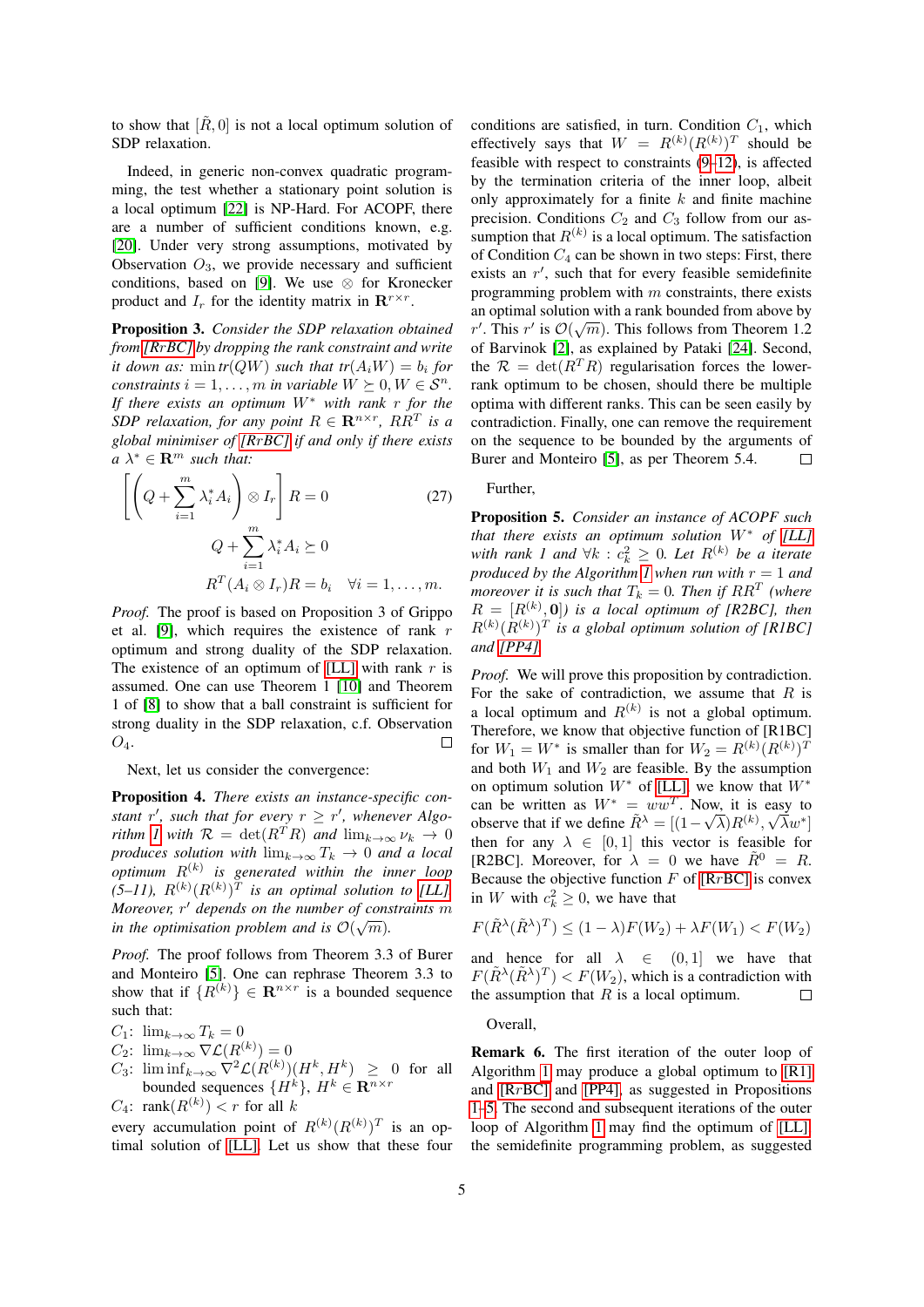in Proposition 4, but for  $\mathcal{R} = 0$ , they are guaranteed not to find the global optimum of [R1] nor [RrBC] nor [PP4].

One should also like contrast the ability to extract low-rank solutions with other methods:

Remark 7. Whenever there are two or more optima of [LL] with two or more distinct ranks, the maximum rank solutions are in the relative interior (of the optimum face of) the feasible set, as per Lemma 1.4 in [12]. Primal-dual interior-point algorithms for semidefinite programming, such as SeDuMi [27], in such a case return a solution with maximum rank.

#### VI. NUMERICAL EXPERIMENTS

We implemented Algorithm Schema 1 in C with GSL and OpenMP and tested it on a collection [30] of well-known instances. In Table I, we compare the runtime of our method with the run-time of Matpower and two leading solvers, which use elaborate tree-width decompositions. In order to obtain the numbers, we ran Matpower first using default settings, record the accuracy with respect to squared error  $T_k$  (25), ran our solver up to the same accuracy, and record the time and the objective function. For sdp\_pf, which is developed by Mohlzahn et al. [19] and shipped with Matpower 5 [30], we used default settings and SeDuMi [27]. For OPF Solver, which is developed by Lavaei et al. [16], we used per-instance settings of epB, epL, and line\_prob, as suggested by the authors, and SDPT3. Our implementation of Algorithm Schema 1, using default settings, including  $\mathcal{R} = 0$ , seems to perform well in this comparison.

#### VII. CONCLUSIONS

Our approach seems to bring the use of SDP relaxations of ACOPF closer to the engineering practice. Although a number of authors [3, 18, 21, 11] have recently explored elaborately constructed linear programming and second-order cone programming relaxations, Algorithm Schema 1 suggests that there are simple first-order algorithms, which can solve SDP relaxations of ACOPF within comparable times.

Further major advantage of first-order over secondorder methods is their parallelisability. This paper presents a parallel version, but a distributed variant, which would allow for  $C$  agents to perform the iterations, is easy to envision [17]. The  $C$  agents may represent companies, each of whom owns some of the generators and does not want to expose the details, such as cost functions. If  $\mathcal C$  agents are  $\mathcal C$  computers, a considerable further speed-up can be obtained.

One can also try to combine first- and second-order methods. We have developed an extension, which allows for tap-changing and phase-shifting transformers, paralllel lines, and multiple generators at one bus, among others, which converges across all of Polish instances. There, we are currently using Smale's  $\alpha - \beta$ theory [6] to stop the computation at the point  $z_0$ , where we know, based on the analysis of the Lagrangian and its derivatives, that a Newton method or a similar algorithm with quadratic speed of convergence will generate sequence  $z_i$  to the correct optimum  $z^*$ , i.e.

$$
|z_i - z^*| \le (1/2)^{2^i - i} (z_0 - z^*).
$$
 (28)

This should be seen as convergence-preserving means of auto-tuning of the switch to a second-order method for convex functions. It improves the performance considerably, but introduces much complexity, which is beyond the scope of this paper.

Further extensions include the following regularisation: In [R1], one could drop the rank-one constraint and modify the objective function to penalise the solutions with large ranks, e.g., by adding the term  $\lambda ||W||^*$ to the objective function, where  $\|\cdot\|_*$  is a nuclear norm [7] and  $\lambda > 0$  is a parameter. Alternatively, one can replace the rank constraint by the requirement that the nuclear norm of the matrix should be small, i.e.  $||W||_* \leq \lambda$ . However, both approaches require a search for a suitable parameter  $\lambda$  such that the optimal solution has indeed rank 1, moreover, the penalised alternative may not produce an optimal solution of [PP4].

Finally, the question as to whether the method could generalise to the higher-order relaxations of Ghaddar et al. [8] remains open. First steps [15] have been taken, but much work remains to be done.

#### **REFERENCES**

- [1] X. Bai, H. Wei, K. Fujisawa, and Y. Wang. Semidefinite programming for optimal power flow problems. *International Journal of Electrical Power & Energy Systems*, 30(6):383–392, 2008.
- [2] A. Barvinok. A remark on the rank of positive semidefinite matrices subject to affine constraints. *Discrete & Computational Geometry*, 25(1):23– 31, 2001.
- [3] D. Bienstock and G. Munoz. LP approximations to mixed-integer polynomial optimization problems. *CoRR*, abs/1501.00288, 2015.
- [4] S. Burer and C. Choi. Computational enhancements in low-rank semidefinite programming. *Optimisation Methods and Software*, 21(3):493– 512, 2006.
- [5] S. Burer and R. D. Monteiro. Local minima and convergence in low-rank semidefinite programming. *Mathematical Programming*, 103(3):427– 444, 2005.